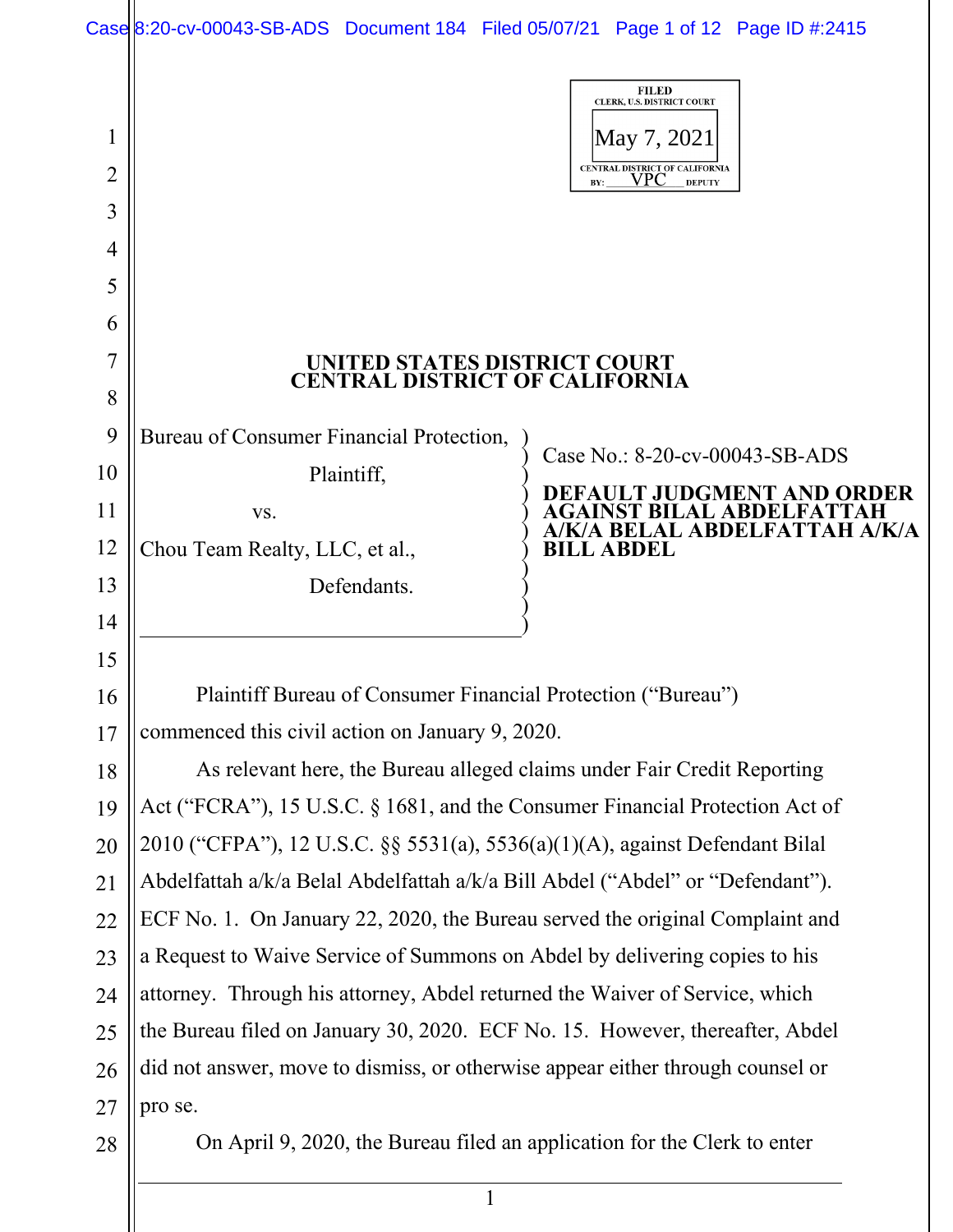default against Abdel. ECF No. 68. The Clerk entered default against Abdel on April 10, 2020. As of the date of this Order, Abdel has not answered, appeared, or otherwise defended this action.

1

2

3

4

5

6

7

15

16

The Bureau filed its First Amended Complaint ("FAC") on July 10, 2020, and then filed the Second Amended Complaint ("SAC") on August 26, 2020. ECF Nos. 117, 141. Those pleadings asserted the same claims against Abdel as the original Complaint.

8 9 10 11 12 13 14 The Bureau filed its Notice of Application and Application for Entry of Default Judgment and Order Against Abdel pursuant to Fed. R. Civ. P. 55(b)(2) and Local Rules 55-1 and 55-2. The Court, having considered the Bureau's Application, supporting declarations, and the entire record in this matter, granted the Application in part, as described in the Court's Order on Applications for Default Judgment. ECF No. 177. The Court finds good cause to grant the following relief against Abdel.

# **IT IS HEREBY ORDERED, ADJUDGED, AND DECREED** as follows:

### **FINDINGS**

17 18 19 20 21 22 23 24 25 26 27 28 1. After the clerk's entry of default against a party under Rule 55(a), a court in its discretion may enter a default judgment against that party. Fed. R. Civ. P. 55(b); *see Const. Laborers Trust Funds for S. Cal. Admin. v. Cal. Co. v. Anzalone Masonry, Inc.*, 316 F. Supp. 3d 1192, 1198 (C.D. Cal. 2018). Once default is entered, the complaint's factual allegations regarding liability are taken as true, while allegations regarding the amount of damages must be proven. *TeleVideo Sys., Inc. v. Heidenthal*, 826 F.2d 915, 917–18 (9th Cir. 1987); *Geddes v. United Fin. Group*, 559 F.2d 557, 560 (9th Cir. 1977) (citing *Pope v. United States*, 323 U.S. 1 (1944)). Further, here, the money judgment is based on a mathematical calculation based on a statutory penalty regime. Accordingly, default judgment may be entered without a hearing. *Cf. Davis v. Fendler*, 650 F.2d 1154, 1161 (9th Cir. 1981) (no hearing necessary to award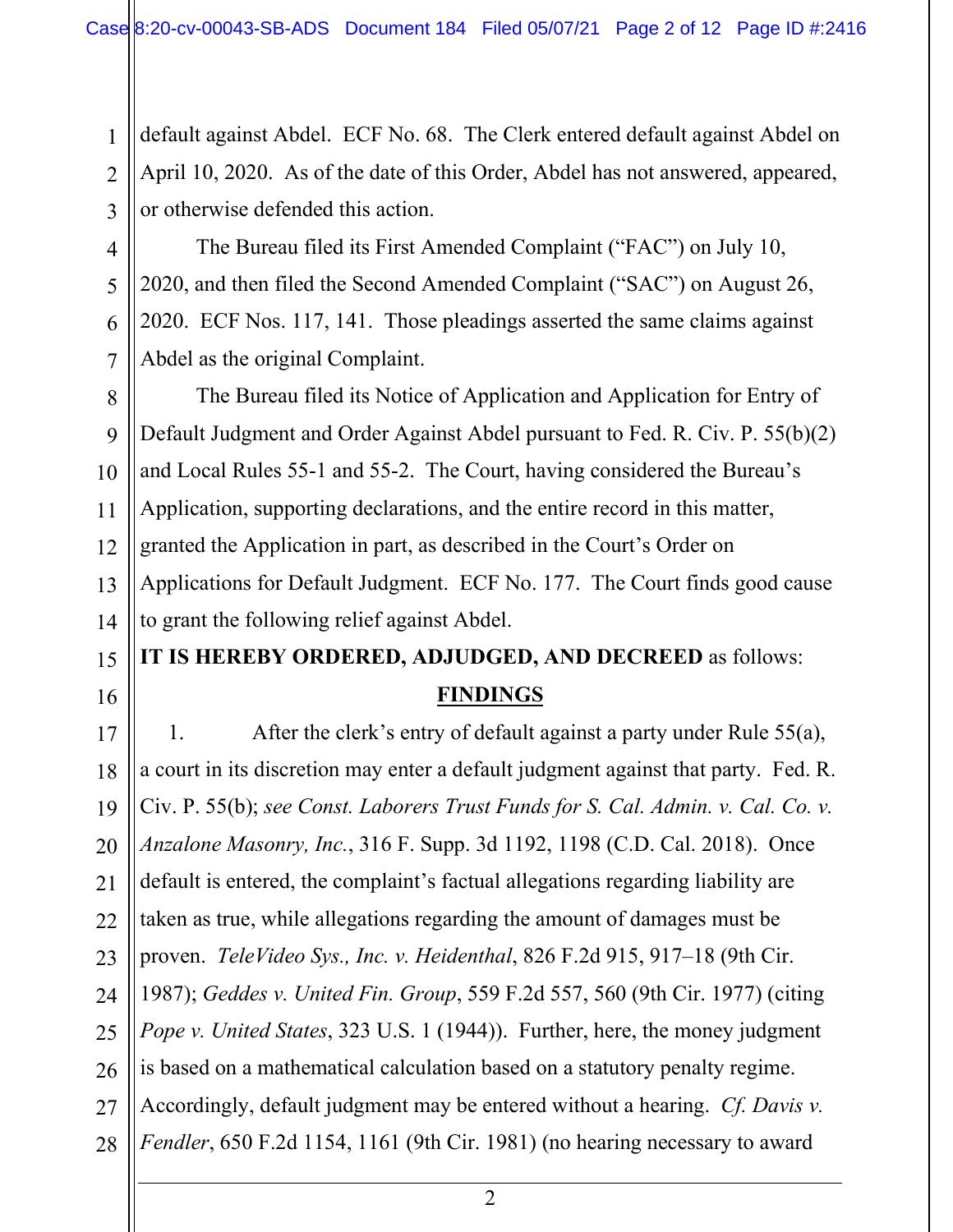1 2 3 4 5 6 7 8 9 10 11 12 13 14 15 16 17 18 19 20 21 22 23 24 25 26 27 28 default money judgment where the amount is based on definite figures). 2. This is an action instituted by the Bureau against Abdel under FCRA, 15 U.S.C. § 1681b(f), and the CFPA, 12 U.S.C. §§ 5531, 5536(a), based on violations of FCRA. With respect to Abdel, the SAC seeks permanent injunctive relief and civil money penalties. The Bureau has the authority to seek this relief. 12 U.S.C. § 5565. 3. This Court has subject-matter jurisdiction over this action because it was brought under federal consumer financial law, 12 U.S.C. § 5565(a)(1), presents a federal question, 28 U.S.C. § 1331, and the plaintiff is an agency of the United States, 28 U.S.C. § 1345. Venue is proper in this district because Abdel is located, resides, or does business in this district. 12 U.S.C. § 5564(f). 4. Abdel waived formal service of process and, thus, has been properly served. 5. Abdel failed to answer or otherwise defend this action. 6. The Clerk of Court properly entered default against Abdel on April 10, 2020. 7. Because Abdel was in default, and because the FAC and the SAC asserted the same claims against him as the original Complaint, the Bureau was not required to serve the FAC and the SAC on Abdel. *See* Fed. R. Civ. P.  $5(a)(2)$ . 8. Abdel, an individual, is not a minor, incompetent person, or current member of the military service. 9. The SAC states claims upon which relief can be granted. 10. Because of Abdel's default, the allegations in the SAC are taken as true as against him. 11. The seven factors set forth in *Eitel v. McCool*, 782 F.2d 1470, 1471–72 (9th Cir. 1986), weigh in favor of a judgment of default against Abdel. 12. Because the money judgment here is capable of ascertainment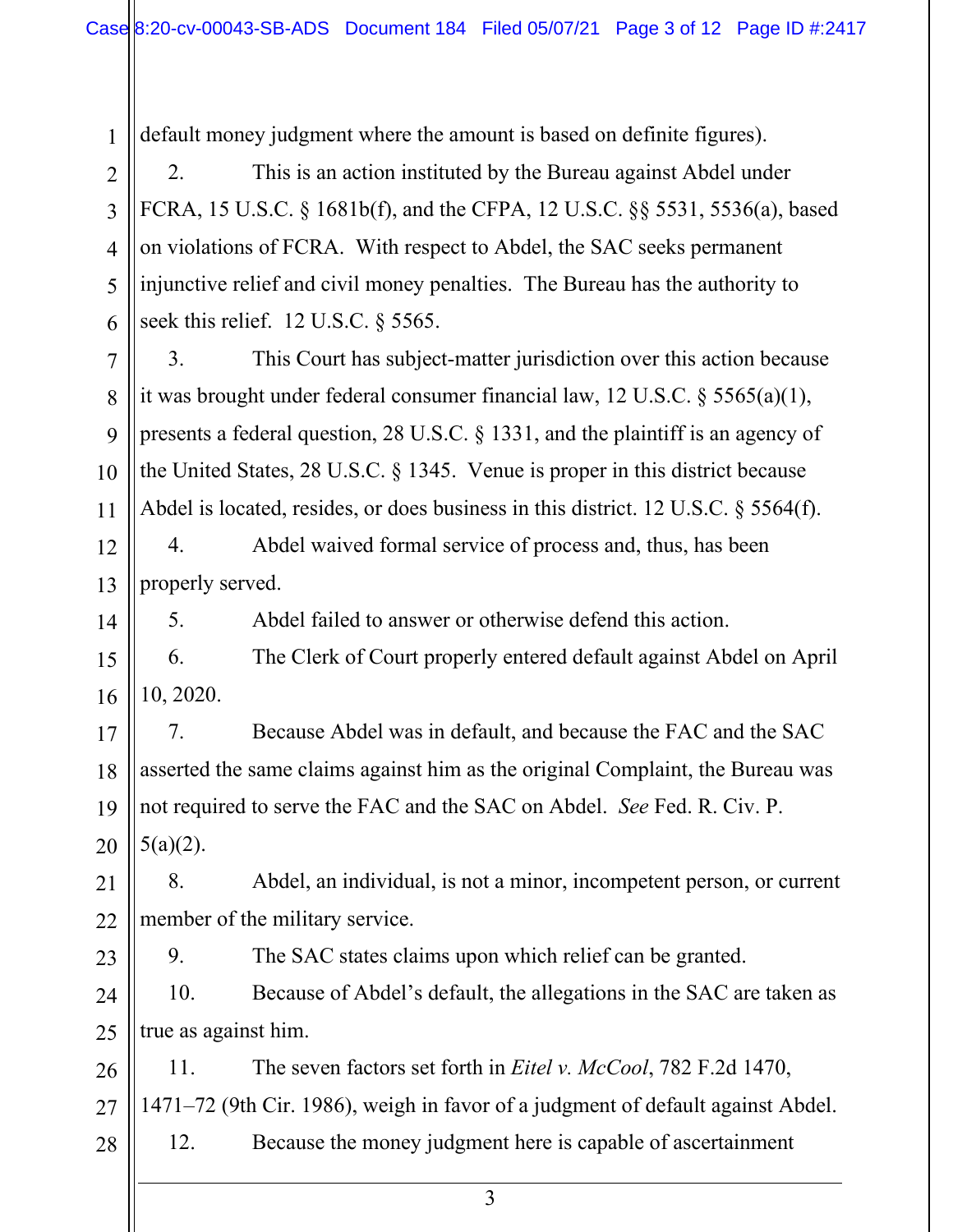1 2 3 from definite figures contained in the documentary evidence and affidavits submitted by the Bureau, the Court need not hold a hearing prior to entering default judgment. *Davis,* 650 F.2d at 1161.

4 5 13. Judgment is entered against Abdel in favor of the Bureau, on Counts I and XI.

6 7 8 9 10 11 14. The SAC seeks (1) a permanent injunction to prevent future violations of FCRA and the CFPA; and (2) a civil money penalty. This Court is empowered to order these forms of relief under Section 1055 of the CFPA, 12 U.S.C. § 5565. Moreover, it is within this Court's discretion to enter injunctive and monetary relief at this stage, without holding an evidentiary hearing. *Davis,* 650 F.2d at 1161.

12 13 14 15. The Bureau is entitled to an Order imposing a permanent injunction and requiring Abdel to pay a civil money penalty in the amount of \$3,262,244 under the CFPA.

15 16 17 16. This action and the relief awarded herein are in addition to, and not in lieu of, other remedies as may be provided by law, including both civil and criminal remedies.

17. Entry of this Order is in the public interest.

## **DEFINITIONS**

18. The following definitions apply to this Order:

a. "Assisting Others" includes, but is not limited to:

- i. formulating or providing, or arranging for the formulation or provision of, any advertising or marketing material, including, but not limited to, any telephone sales script, direct mail solicitation, or the text of any Internet website, email, or other electronic communication;
- 28

18

19

20

21

22

23

24

25

26

27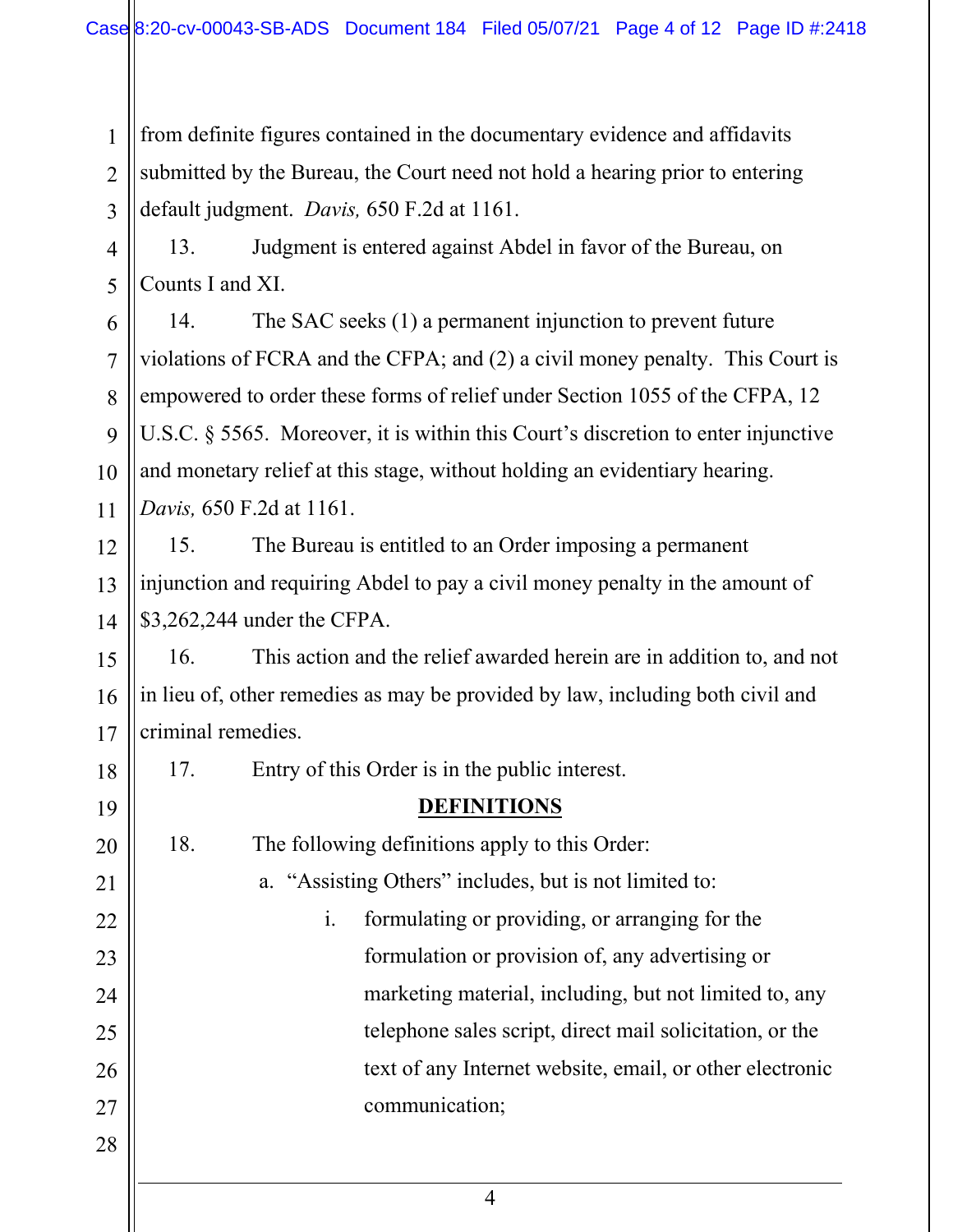| $\mathbf 1$    | ii.<br>providing names of, or contributing to the generation      |
|----------------|-------------------------------------------------------------------|
| $\overline{2}$ | of, potential customers;                                          |
| 3              | iii.<br>participating in or providing services related to the     |
| 4              | offering, sale, or servicing of a product, or the                 |
| 5              | collection of payments for a product; and                         |
| 6              | acting or serving as an owner, officer, director,<br>iv.          |
| 7              | manager, or principal of any entity.                              |
| 8              | b. "Bureau" means the Bureau of Consumer Financial Protection.    |
| 9              | c. "Consumer Report" means a "consumer report," as that term is   |
| 10             | defined in Section $603(d)$ of FCRA, 15 U.S.C. § 1681a(d).        |
| 11             | d. "Consumer Reporting Agency" means a "consumer reporting        |
| 12             | agency," as that term is defined in Section $603(f)$ of FCRA, 15  |
| 13             | U.S.C. $\S$ 1681a(f).                                             |
| 14             | e. "Debt-Relief Service" means any product, service, plan, or     |
| 15             | program represented, directly or by implication, to renegotiate,  |
| 16             | settle, or in any way alter the terms of payment or other terms   |
| 17             | of the debt, including but not limited to a student loan debt,    |
| 18             | mortgage loan debt, credit card debt, or tax debt or obligation,  |
| 19             | between a person and one or more creditors or debt collectors,    |
| 20             | including, but not limited to, a reduction in the balance,        |
| 21             | interest rate, or fees owed by a person to a creditor or debt     |
| 22             | collector.                                                        |
| 23             | f. "Defendant" or "Abdel" means Bilal Abdelfattah, also known     |
| 24             | as Belal Abdelfattah and as Bill Abdel, and any other names by    |
| 25             | which he may be known.                                            |
| 26             | g. "Effective Date" means the date on which the Order is entered. |
| 27             |                                                                   |
| 28             |                                                                   |
|                | 5                                                                 |
|                |                                                                   |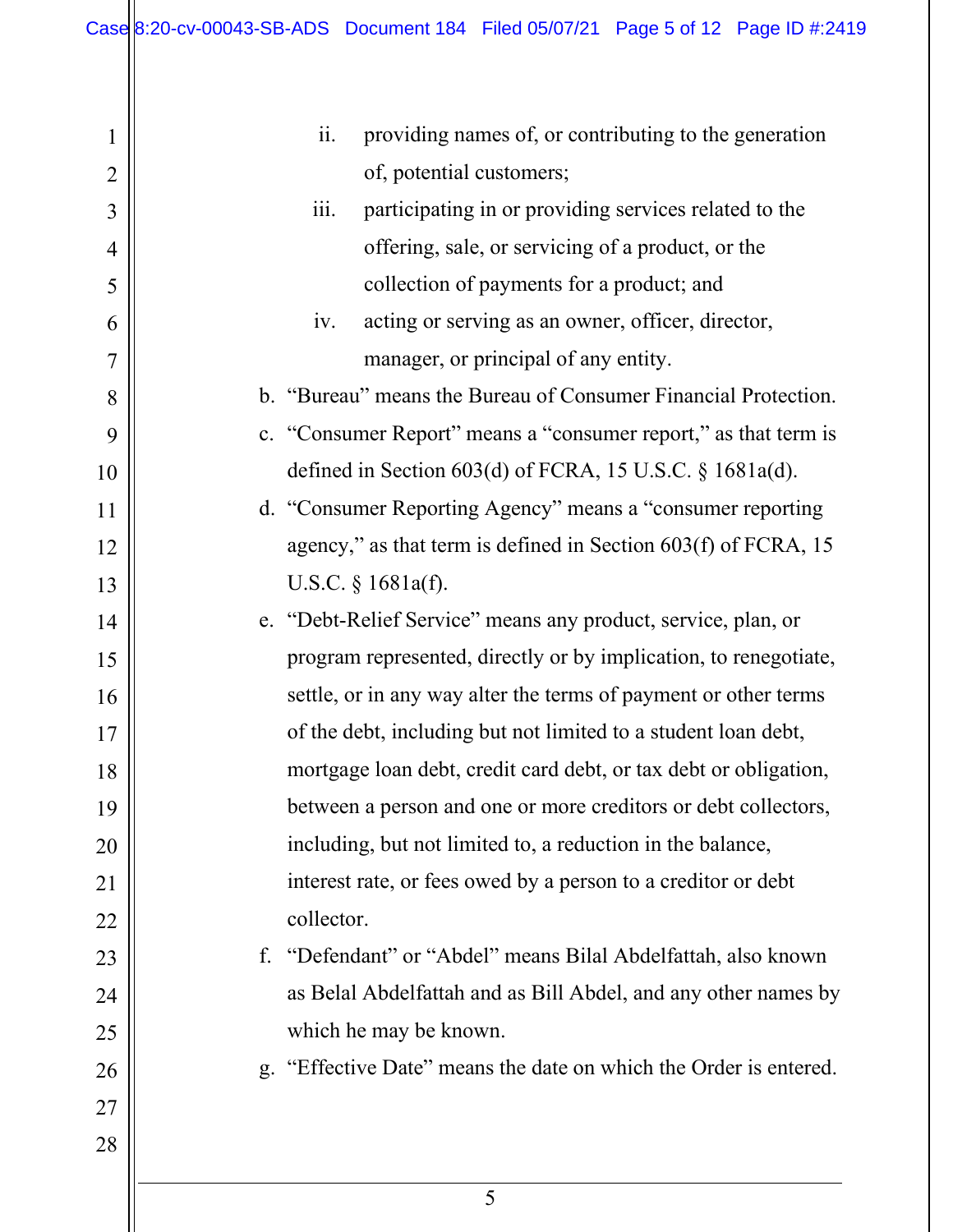| 1              |                | h. "Enforcement Director" means the Assistant Director of the   |
|----------------|----------------|-----------------------------------------------------------------|
| $\overline{2}$ |                | Office of Enforcement for the Bureau of Consumer Financial      |
| 3              |                | Protection, or his or her delegate.                             |
| $\overline{4}$ | $\mathbf{i}$ . | "Prescreened Consumer Reports" means Consumer Reports           |
| 5              |                | relating to consumers furnished by a Consumer Reporting         |
| 6              |                | Agency in connection with credit or insurance transactions that |
| 7              |                | are not initiated by the consumers, pursuant to 15 U.S.C.       |
| 8              |                | § 1681b(c).                                                     |
| 9              |                | j. "Related Consumer Action" means a private action by or on    |
| 10             |                | behalf of one or more consumers or an enforcement action by     |
| 11             |                | another governmental agency brought against Abdel based on      |
| 12             |                | substantially the same facts as described in the Amended        |
| 13             |                | Complaint.                                                      |
| 14             |                | k. "Student Loan Debt Relief Companies" means Docu Prep         |
| 15             |                | Center, Inc., d/b/a DocuPrep Center, d/b/a Certified Document   |
| 16             |                | Center; Document Preparation Services, LP, d/b/a DocuPrep       |
| 17             |                | Center, d/b/a Certified Document Center; Certified Doc Prep,    |
| 18             |                | Inc.; Certified Doc Prep Services, LP; Assure Direct Services,  |
| 19             |                | Inc.; Assure Direct Services, LP; Direct Document Solutions,    |
| 20             |                | Inc.; Direct Document Solutions, LP; Secure Preparation         |
| 21             |                | Services, Inc.; Secure Preparation Services, LP, and their      |
| 22             |                | successors and assigns, individually, collectively, or in any   |
| 23             |                | combination.                                                    |
| 24             |                |                                                                 |
| 25             |                |                                                                 |
| 26             |                |                                                                 |
| 27             |                |                                                                 |
| 28             |                |                                                                 |
|                |                |                                                                 |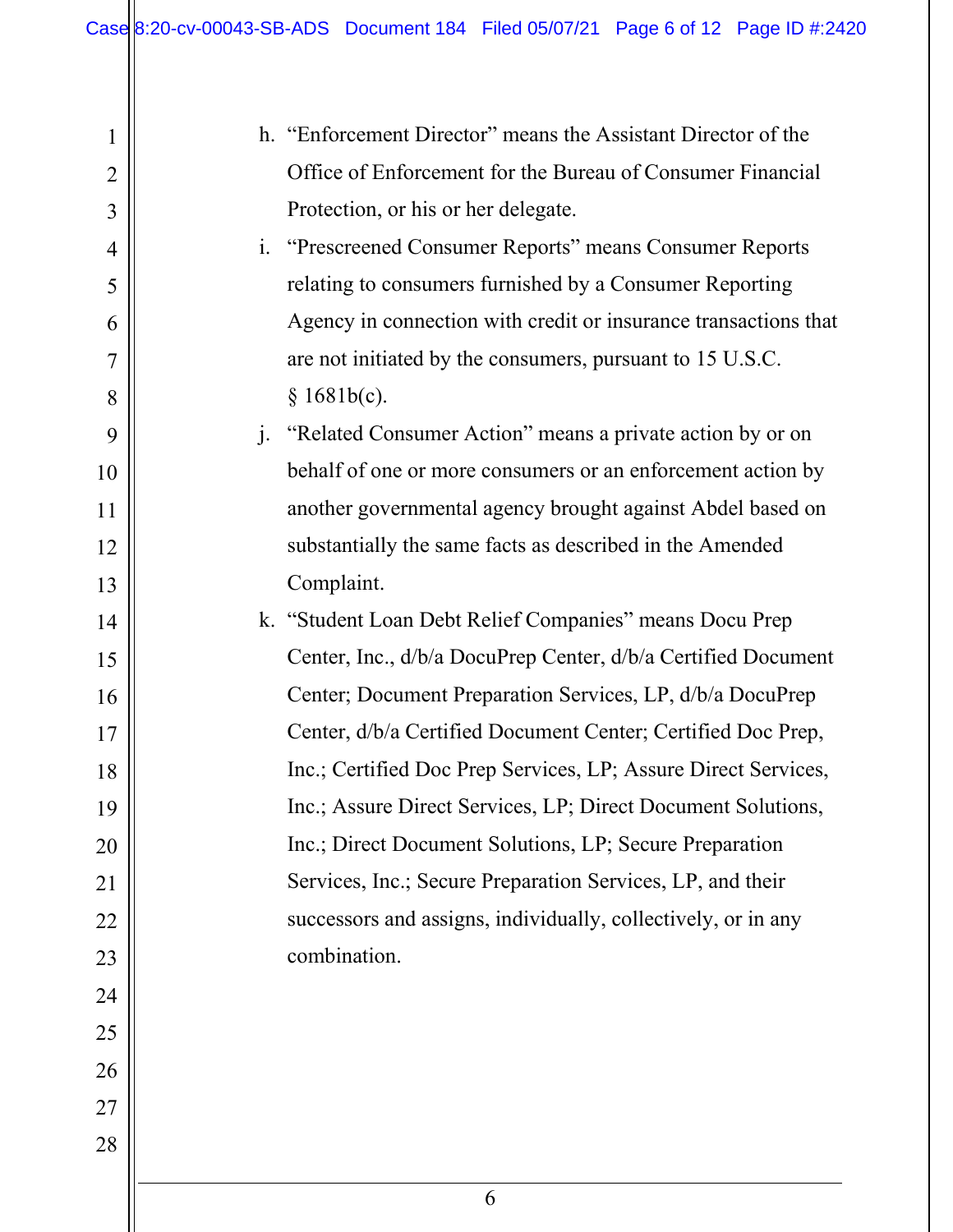|                | Case 8:20-cv-00043-SB-ADS Document 184 Filed 05/07/21 Page 7 of 12 Page ID #:2421 |  |  |
|----------------|-----------------------------------------------------------------------------------|--|--|
|                |                                                                                   |  |  |
|                |                                                                                   |  |  |
| $\mathbf 1$    | <b>ORDER</b>                                                                      |  |  |
| $\overline{2}$ | I.                                                                                |  |  |
| $\overline{3}$ | <b>Permanent Ban on Offering or Providing Debt-Relief Services</b>                |  |  |
| $\overline{4}$ | IT IS ORDERED that:                                                               |  |  |
| 5              | Defendant, whether acting directly or indirectly, is permanently<br>19.           |  |  |
| 6              | restrained from:                                                                  |  |  |
| 7              | a. participating in, advertising, marketing, promoting, offering for              |  |  |
| 8              | sale, selling, or providing any Debt-Relief Service; or                           |  |  |
| 9              | b. Assisting Others in, or receiving any remuneration or other                    |  |  |
| 10             | consideration from, the provision, advertising, marketing,                        |  |  |
| 11             | promoting, offering for sale, sale or production of any Debt-Relief               |  |  |
| 12             | Service.                                                                          |  |  |
| 13             | Nothing in this Order shall be read as an exception to this Paragraph.            |  |  |
| 14             | II.                                                                               |  |  |
| 15             | <b>Permanent Ban on Using or Obtaining Prescreened Consumer Reports</b>           |  |  |
| 16             | IT IS ORDERED that:                                                               |  |  |
| 17             | 20.<br>Defendant, whether acting directly or indirectly, is permanently           |  |  |
| 18             | restrained and enjoined from using, obtaining, offering, providing, selling, or   |  |  |
| 19             | arranging for others to use or obtain Prescreened Consumer Reports for any        |  |  |
| 20             | purpose. Nothing in this Order shall be read as an exception to this Paragraph.   |  |  |
| 21             | Ш.                                                                                |  |  |
| 22             | <b>Prohibition on Using or Obtaining Consumer Reports</b>                         |  |  |
| 23             | for Any Business Purpose                                                          |  |  |
| 24             | IT IS ORDERED that:                                                               |  |  |
| 25             | Defendant, and his officers, agents, servants, employees, and<br>21.              |  |  |
| 26             | attorneys, and all other persons in active concert or participation with them,    |  |  |
| 27             | who receive actual notice of this Order, whether acting directly or indirectly,   |  |  |
| 28             | are permanently restrained and enjoined from using, obtaining, offering,          |  |  |
|                | $\overline{7}$                                                                    |  |  |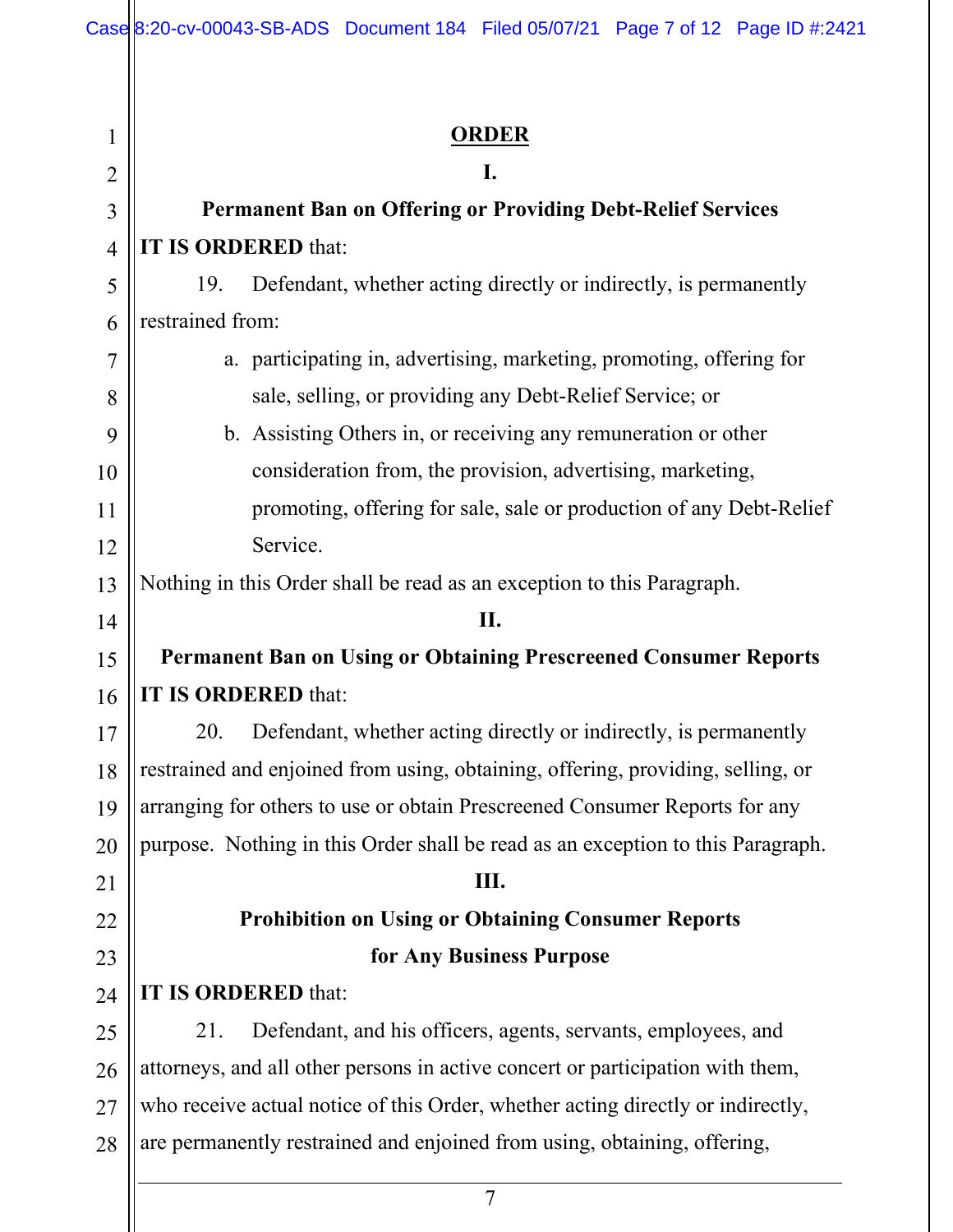2 3 providing, selling, or arranging for others to use or obtain Consumer Reports for any business purpose. Nothing in this Order shall be read as an exception to this Paragraph.

# **IV. Consumer Information**

### **IT IS ORDERED** that:

1

4

5

6

7

8

9

10

27

22. Defendant and his officers, agents, servants, employees, and attorneys, and all other persons in active concert or participation with them, who receive actual notice of this Order, whether acting directly or indirectly, may not:

| 11 | a. disclose, use, or benefit from consumer information, including the        |
|----|------------------------------------------------------------------------------|
| 12 | name, address, or any information about the consumer's student               |
| 13 | loans, contained in or derived from Prescreened Consumer Reports             |
| 14 | obtained for use in marketing Debt-Relief Services; or                       |
| 15 | b. disclose, use, or benefit from consumer information, including the        |
| 16 | name, address, telephone number, email address, social security              |
| 17 | number, other identifying information, or any data that enables              |
| 18 | access to a customer's account (including a credit card, bank                |
| 19 | account, or other financial account), obtained from or through the           |
| 20 | activities of the Student Loan Debt Relief Companies.                        |
| 21 | <i>However</i> , consumer information may be disclosed if lawfully requested |
| 22 | by a government agency or required by law, regulation, or court order.       |
| 23 | <b>MONETARY PROVISIONS</b>                                                   |
| 24 | V.                                                                           |
| 25 | <b>Order to Pay Civil Money Penalty to Plaintiff</b>                         |

#### 26 **It is FURTHER ORDERED** that:

23. Under sections 1042(a) 1055(c) of the CFPA, 12 U.S.C.

28 §§ 5552(a) and 5565(c), by reason of the violations of law alleged in the SAC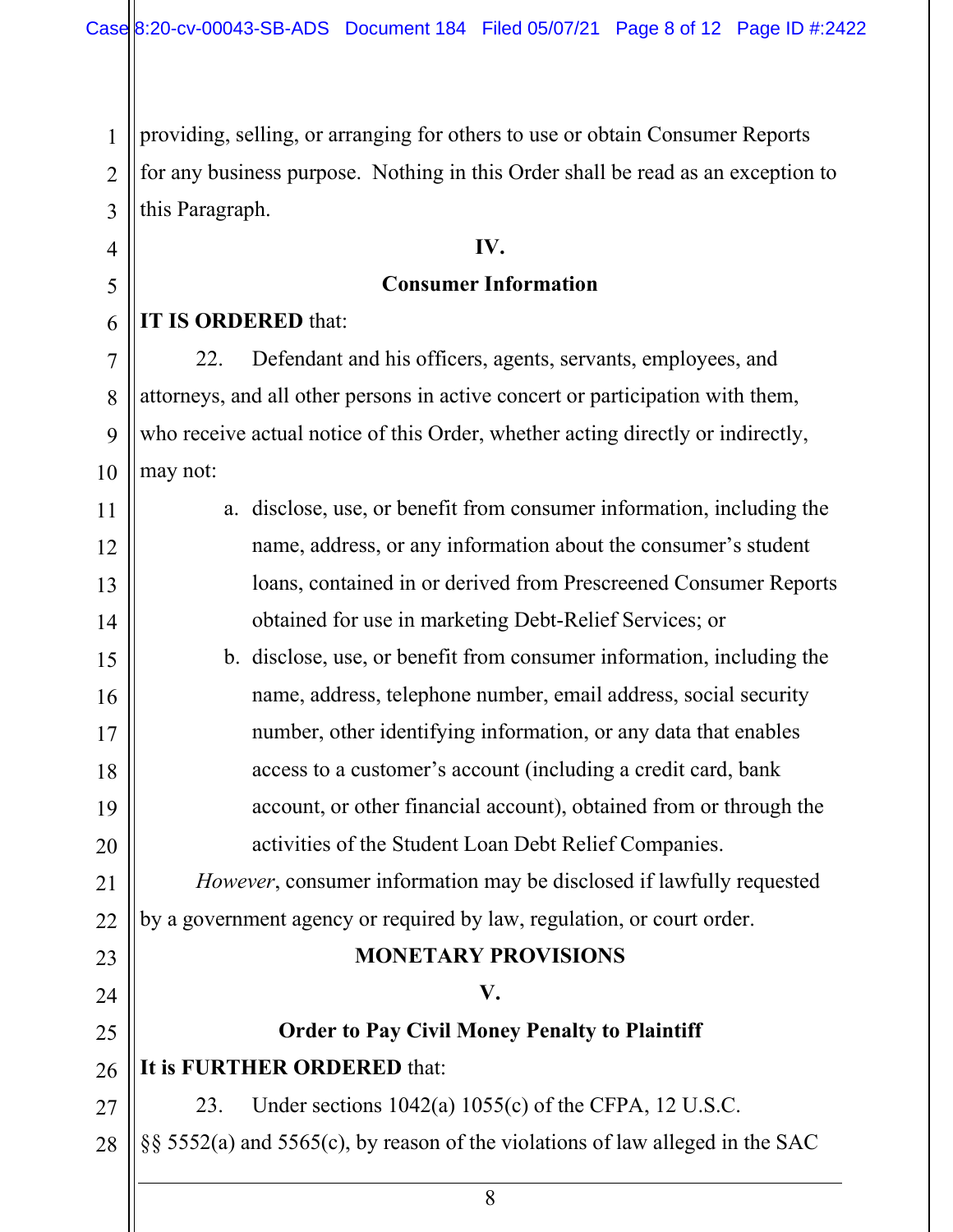and taking into account the factors in 12 U.S.C.  $\S$  5565(c)(3), Defendant must pay a civil money penalty of \$3,262,244 to the Bureau.

24. The civil money penalty set forth in this Section is immediately due and payable upon entry of this Order and is enforceable against any Asset owned by, on behalf of, for the benefit of, or in trust by or for Defendant.

25. The civil money penalty paid under this Order will be deposited in the Civil Penalty Fund of the Bureau as required by section 1017(d) of the CFPA, 12 U.S.C. § 5497(d).

#### **VI.**

#### **Additional Monetary Provisions**

#### **It is FURTHER ORDERED that**:

26. In the event of any default on Defendant's obligations to make payment under this Order, interest, computed under 28 U.S.C. § 1961, as amended, will accrue on any outstanding amounts not paid from the date of default to the date of payment, and will immediately become due and payable.

27. Defendant must relinquish all dominion, control, and title to the funds transferred or paid under this Order to the fullest extent permitted by law and no part of the funds may be returned to Defendant.

28. The facts alleged in the SAC will be taken as true and given collateral estoppel effect, without further proof, in any proceeding based on the entry of the Order, or in any subsequent civil litigation by or on behalf of the Bureau, including in a proceeding to enforce their rights to any payment or monetary judgment under this Order, such as a non-dischargeability complaint in any bankruptcy case.

29. The facts alleged in the SAC establish all elements necessary to sustain an action by the Bureau under section  $523(a)(2)(A)$  of the Bankruptcy Code, 11 U.S.C.  $\S$  523(a)(2)(A), and for such purposes this Order will have collateral estoppel effect against Defendant, even in such Defendant's capacity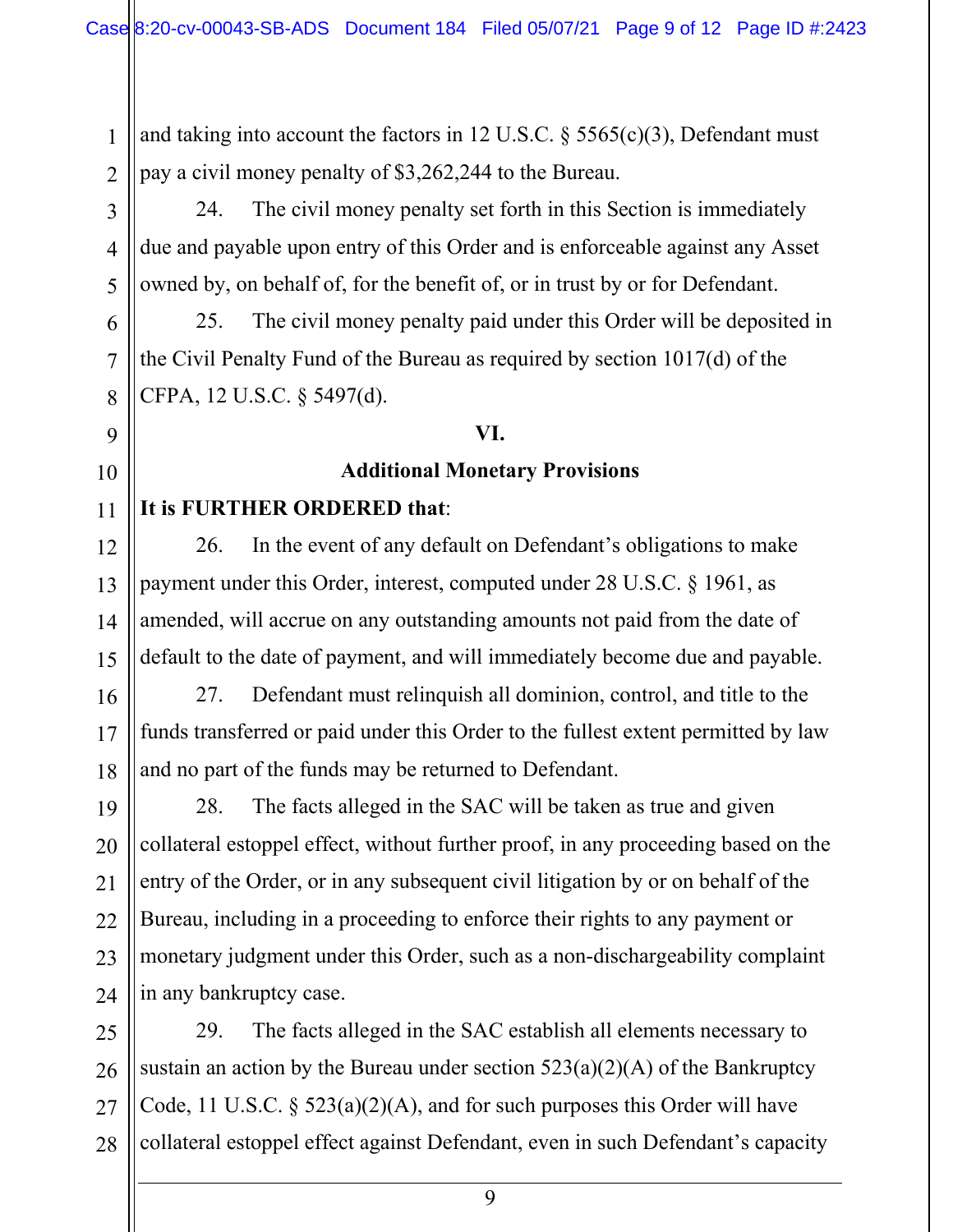as debtor-in-possession.

1

2

3

4

5

6

7

8

9

30. The civil penalty imposed by the Order represents a civil penalty owed to the United States Government, is not compensation for actual pecuniary loss, and, thus, is not subject to discharge under the Bankruptcy Code under 11 U.S.C. § 523(a)(7).

31. Under 31 U.S.C. § 7701, Defendant, unless he has already done so, must furnish to the Bureau any taxpayer-identification numbers associated with him, which may be used for purposes of collecting and reporting on any delinquent amount arising out of this Order.

10 11 12 13 14 15 16 17 18 19 20 21 22 23 24 25 26 27 28 32. Within thirty days of the entry of a final judgment, order, or settlement in a Related Consumer Action, Defendant must notify the Enforcement Director of the final judgment, order, or settlement in writing. That notification must indicate the amount of redress, if any, that Defendant paid or is required to pay to consumers and describe the consumers or classes of consumers to whom that redress has been or will be paid. To preserve the deterrent effect of the civil money penalty in any Related Consumer Action, Defendant may not argue that he is entitled to, nor may Defendant benefit by, any offset or reduction of any monetary remedies imposed in the Related Consumer Action because of the civil money penalty paid in this action or because of any payment that the Bureau makes from the Civil Penalty Fund. If the court in any Related Consumer Action offsets or otherwise reduces the amount of compensatory monetary remedies imposed against Defendant based on the civil money penalty paid in this action or based on any payment that the Bureau makes from the Civil Penalty Fund, Defendant must, within thirty days after entry of a final order granting such offset or reduction, notify the Bureau and pay the amount of the offset or reduction to the U.S. Treasury. Such a payment will not be considered an additional civil money penalty and will not change the amount of the civil money penalty imposed in this action.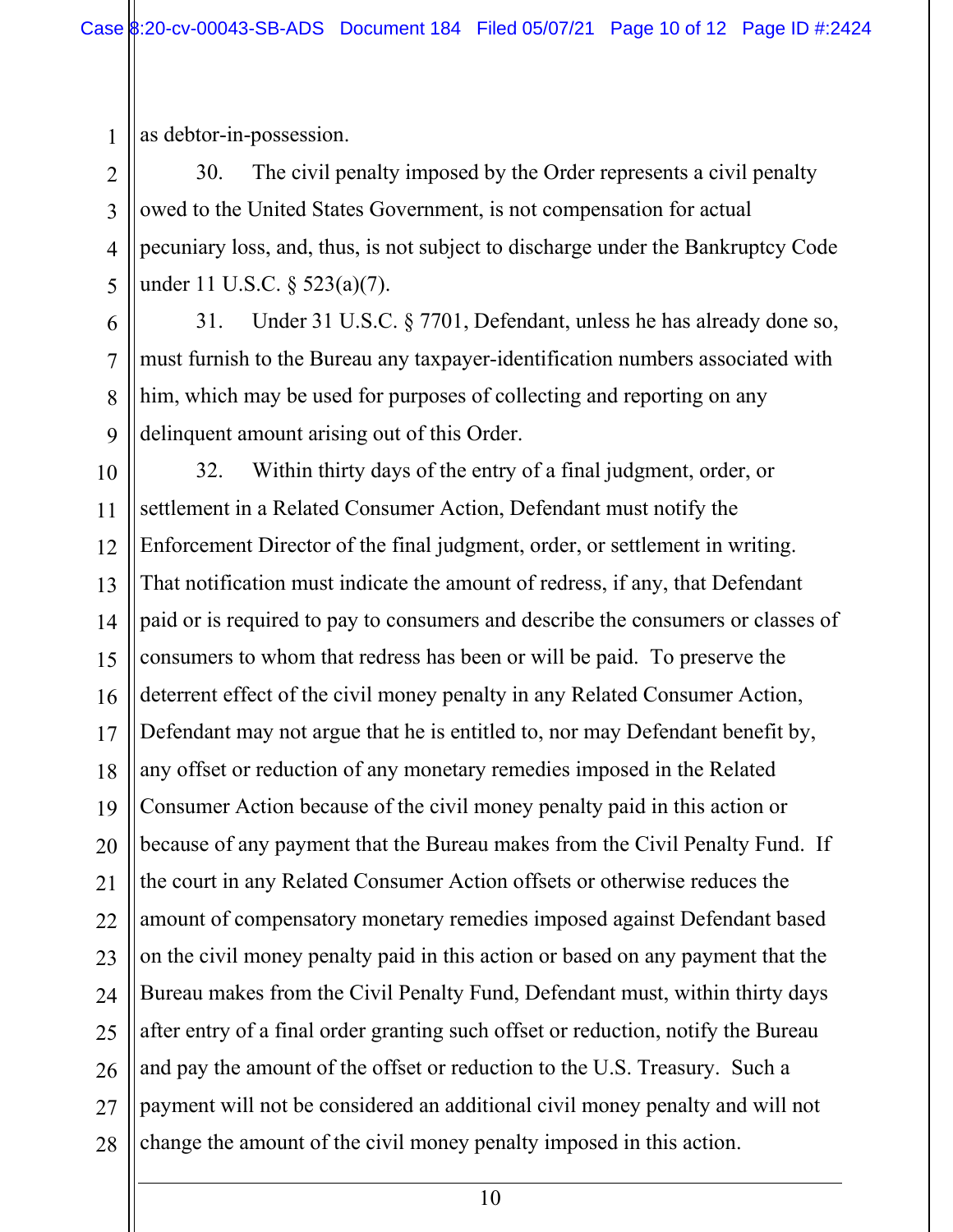1 2 3 4 5 6 7 8 9 10 11 12 13 14 15 16 17 18 19 20 21 22 23 24 25 26 27 28 33. Defendant must treat all civil money penalties paid under this Order as a penalty paid to the government for all purposes. Regardless of how such funds are used, Defendant may not: c. claim, assert, or apply for a tax deduction, tax credit, or any other tax benefit for any civil money penalty paid under this Order; or d. seek or accept, directly or indirectly, reimbursement or indemnification from any source, including but not limited to payment made under any insurance policy, with regard to any civil money penalty paid under this Order. 34. Upon written request of a representative of the Bureau, any consumer reporting agency must furnish consumer reports to the Bureau concerning [any] Individual Defendant under Section 604(a)(1) of the Fair Credit Reporting Act, 15 U.S.C.§ 168l b(a)(1), which may be used for purposes of collecting and reporting on any delinquent amount arising out of this Order. **VII. COMPLIANCE MONITORING IT IS FURTHER ORDERED,** that to monitor Defendant's compliance with this Order: a. Within 14 days of receipt of a written request from the Bureau, Defendant must submit compliance reports or other requested information, which must be sworn to under penalty of perjury; provide sworn testimony; or produce documents. b. For purposes of this Section, the Bureau may communicate directly with Defendant, unless Defendant retains counsel related to these communications. c. Defendant must permit Bureau representatives to interview any employee or other person affiliated with him who has agreed to such an interview. The person interviewed may have counsel present.